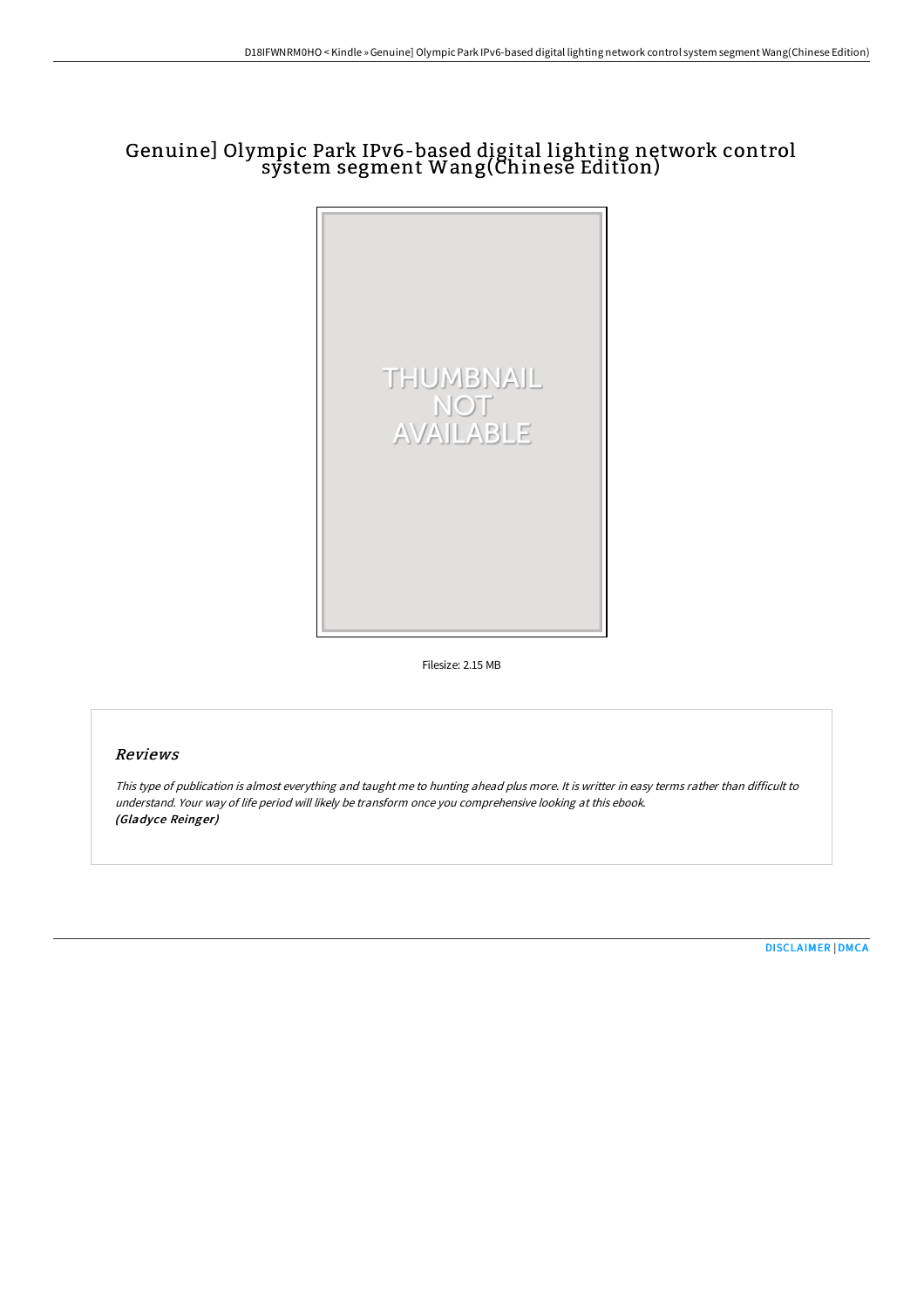## GENUINE] OLYMPIC PARK IPV6-BASED DIGITAL LIGHTING NETWORK CONTROL SYSTEM SEGMENT WANG(CHINESE EDITION)



paperback. Book Condition: New. Ship out in 2 business day, And Fast shipping, Free Tracking number will be provided after the shipment.Pub Date: 2012 Pages: 216 Publisher: China Water Power Press Information title: Olympic Park IPv6-based digital lighting network control system Original: 35.00 yuan: paragraph Wang Press: China Water Power Press Publishing Date: 2012 April 1 ISBN: 9.787.508.496.764 words: Page: 216 version times: 1st Edition Binding: Paperback: 16 commodity identification: asinB0084X7062 edit recommended in paragraph Wang. Ma Shilong. violence Wei. Chen Feng. edited the Olympic Park based on IPv6. digital technology lighting network control system suitable for different levels of readers. readers can find themselves reading. Want to know the device control with IPv6 technology applications readers can focus on reading 2. Chapter 3; hope that readers can focus on urban construction of Things technology application development from a holistic perspective to understand read Section 4. Chapter 5; IPv6-based large scale the equipment network control system specific technical interested readers can read Chapter 5 and subsequent chapters focus. Summary No Contents Preface Chapter 1 Introduction 1.1 central area of ??Beijing Olympic Park Lighting Facts the 1.2 landscape lighting control system features 1.3 building objectives and tasks l 4 solution 1.5 in Chapter 2 of the key technologies lighting control system Overview 2.3 2.1 bus control system 2.2 the traditional intelligent control system 2.2.1 Intelligent Lighting significance 2.2.2 Intelligent lighting control means typical intelligent lighting control system and application Chapter 3 IPv6 Technical Overview 3.1 IPv4 3.2 IPv6 lighting control technology connotation 3.2.1 IPv6 header format 3.2.2 IPv6 address structure technology development 3.3 IPv6 3.4 IPv6 Application analysis 3.4.1 simplifies the header low latency and flexible extension 3.4.2 hierarchical address structure 3.4.3 3.4.5 Network 3.4.4 Plug and Play networking layer of authentication and encryption 3.4.6 basis and conditions of the quality...

B Read Genuine] Olympic Park IPv6-based digital lighting network control system segment [Wang\(Chinese](http://albedo.media/genuine-olympic-park-ipv6-based-digital-lighting.html) Edition) Online

 $_{\rm PDF}$ Download PDF Genuine] Olympic Park IPv6-based digital lighting network control system segment [Wang\(Chinese](http://albedo.media/genuine-olympic-park-ipv6-based-digital-lighting.html) Edition)